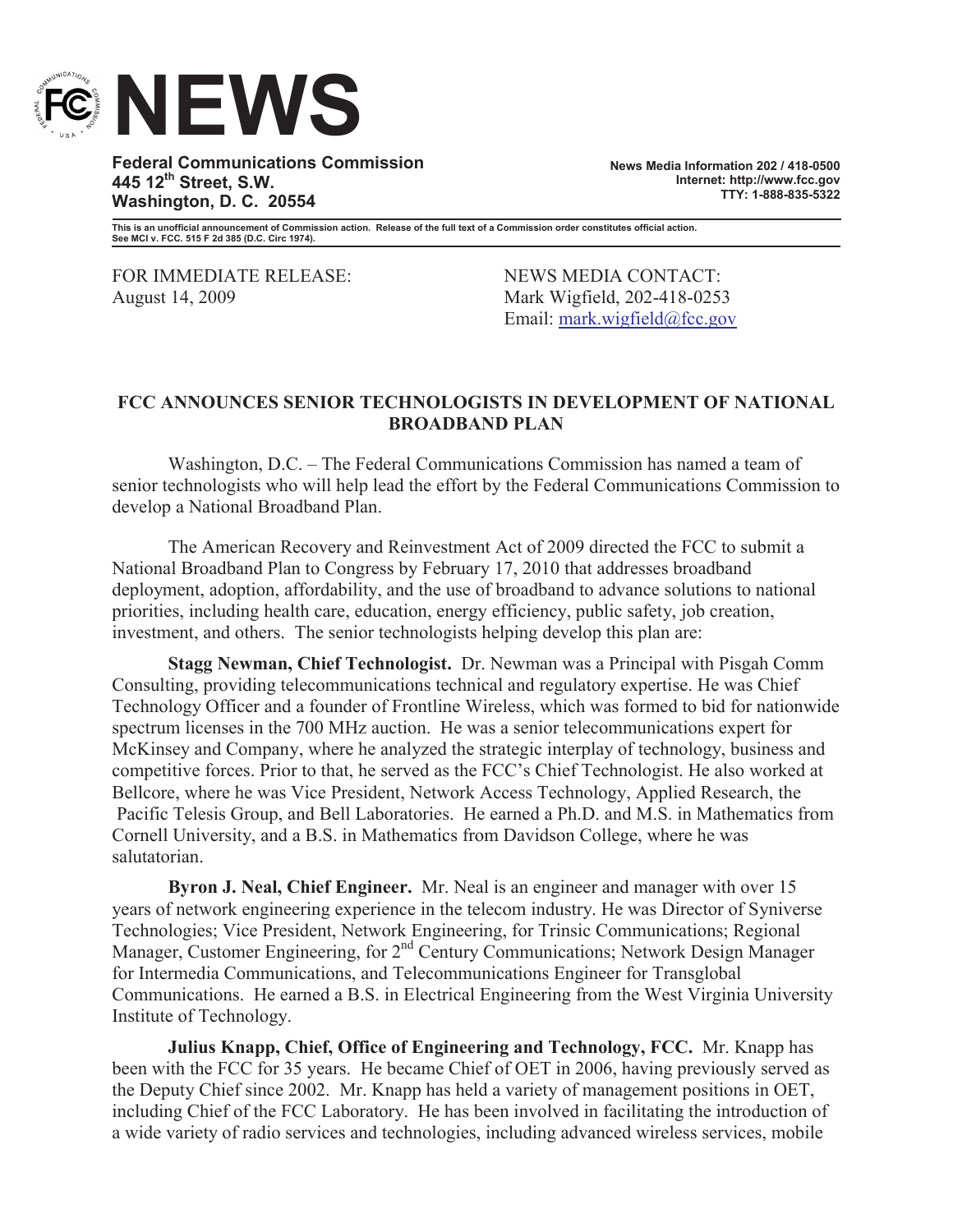satellite services, 3650 MHz broadband services, and many others. He has also been instrumental in adoption of the FCC's provisions for unlicensed technologies such as Wi-Fi, Bluetooth, Zigbee, Ultra-Wideband, power line communications and TV White Space devices. Mr. Knapp received a Bachelor's degree in electrical engineering from the City College of New York in 1974. He was the 2001 recipient of the Eugene C. Bowler award for exceptional professionalism and dedication to public service and received the FCC's Silver and Gold medal awards for distinguished service at the Commission

**Rashmi Doshi, Chief, Laboratory Division, Office of Engineering and Technology, FCC.** Dr. Doshi is currently the Chief of the Laboratory Division in the Office of Engineering and Technology. He is responsible for managing the FCC's laboratory staff in leading the evaluation of new technologies and the development of measurement procedures for RF compliance in support of the major policy initiatives at the FCC. He also manages the FCC's Equipment Authorization program, including the oversight of the Telecommunications Certification Bodies in the US and related conformity assessment programs. Mr. Doshi has worked in the telecommunications industry for over 30 years, which included working as Executive Director for Verizon (Bell Atlantic, NYNEX) and various engineering positions at Nortel and British Telecom Research Center. He has been involved in the development of network technologies for voice, data and multi-media services. Mr. Doshi holds a B.Sc. degree from University of London and a Ph.D. in Electronics from University of Southampton, England. He was the recipient of the FCC's 2008 Gold Medal award for distinguished service at the Commission.

**Jeff Goldthorp, Chief, Communications Systems Analysis Division, Public Safety and Homeland Security Bureau, FCC.** Mr. Goldthorp leads a technical staff in the analysis of communications systems reliability and security, including the collection and analysis of communications network outage data, establishing statistically meaningful portraits of communications network reliability, and working with industry to facilitate improvements to reliability and security. In times of disaster, Mr. Goldthorp's Division collects and analyzes data that is used to establish more accurate assessments of the condition of communications infrastructure in affected areas. He began his career in 1984 as an electrical engineer with Bell Communications Research, which subsequently became Telcordia Technologies. At Telcordia, Mr. Goldthorp earned a patent for a DSP-based near-end crosstalk simulator that is in use today in Telcordia's laboratories and was General Manager of Network Access Engineering Services. Mr. Goldthorp earned a B.S. in Electrical Engineering from Lehigh University and an M.S. in Electrical Engineering from Princeton University.

**Walter Johnston, Chief, Electromagnetic Compatibility Division, Office of Engineering and Technology, FCC**. Mr. Johnston is responsible for the evaluation of new technologies and services. He has served as CTO for several companies focused on data and VoIP services. He has held senior positions in Telcordia and was VP at BellAtlantic/NYNEX (Verizon) where he was responsible for the development of new broadband data services, including the company's first Internet service offering. He managed the trial of one of the original regional Internets that were connected to the NSFNET, the initial backbone of the modern Internet. He also established one of the largest trial broadband networks, a statewide facility connecting research organizations throughout New York State. He began his career with Bell Laboratories where he was responsible for design and development of a number of systems used for remote operations of the telephone network. He has a B.S./EE and an M.S./CS both from Polytechnic Institute of New York.